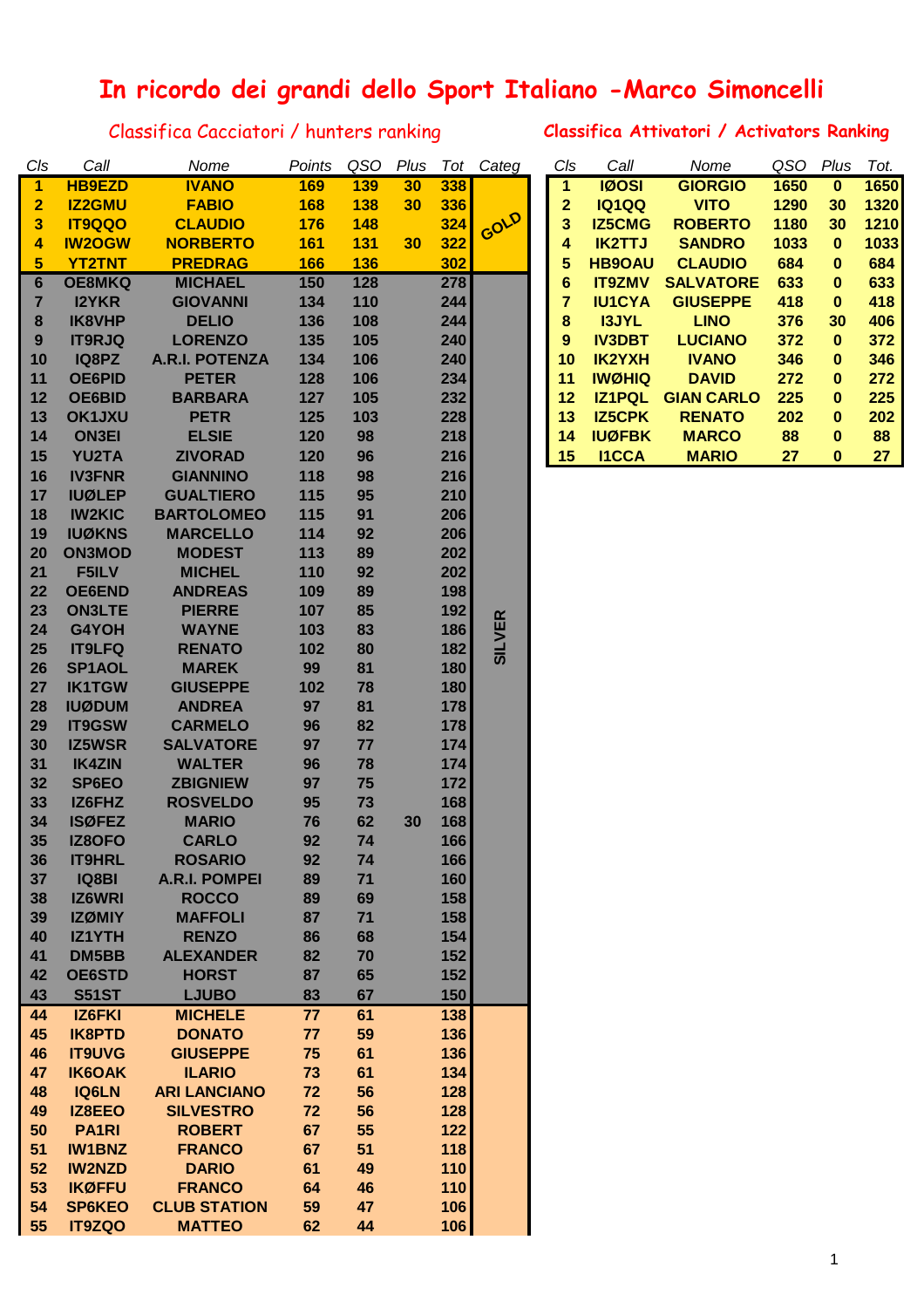| 56  | <b>IØMQV</b>  | <b>MAURIZIO</b>  | 59             | 45             | 104 |               |
|-----|---------------|------------------|----------------|----------------|-----|---------------|
| 57  | <b>SP5GEO</b> | <b>JERZY</b>     | 60             | 42             | 102 |               |
| 58  | <b>I3RXJ</b>  | <b>G.FRANCO</b>  | 57             | 43             | 100 | <b>BRONZE</b> |
| 59  | <b>E770</b>   | <b>SLOBODAN</b>  | 59             | 41             | 100 |               |
| 60  | <b>F4GLR</b>  | <b>DANIELLE</b>  | 53             | 45             | 98  |               |
| 61  | <b>IØKHY</b>  | <b>CLAUDIO</b>   | 54             | 42             | 96  |               |
|     |               |                  |                |                |     |               |
| 62  | <b>IV3VZR</b> | <b>VENANZIO</b>  | 54             | 40             | 94  |               |
| 63  | <b>IK6VNU</b> | <b>LUIGI</b>     | 55             | 39             | 94  |               |
| 64  | IZ1XZL        | <b>MARCO</b>     | 51             | 41             | 92  |               |
| 65  | <b>IT9FEG</b> | <b>SALVATORE</b> | 55             | 37             | 92  |               |
| 66  | <b>DL2EF</b>  | <b>FRANK</b>     | 50             | 40             | 90  |               |
| 67  | <b>IU1FQB</b> | <b>MAURO</b>     | 53             | 35             | 88  |               |
| 68  | <b>SQ7BFC</b> | <b>TOMASZ</b>    | 48             | 38             | 86  |               |
| 69  | E77SH         | <b>SEBASTIAN</b> | 46             | 38             | 84  |               |
| 70  | <b>IK6ZNK</b> | <b>FRANCESCO</b> | 46             | 36             | 82  |               |
| 71  | <b>IW4BIZ</b> |                  | 47             |                |     |               |
|     |               | <b>GIOVANNI</b>  |                | 33             | 80  |               |
| 72  | <b>EA7IRV</b> | <b>AGUSTIN</b>   | 47             | 33             | 80  |               |
| 73  | DJ2FT         | <b>HOLGER</b>    | 43             | 35             | 78  |               |
| 74  | <b>EA3GLQ</b> | <b>PEDRO</b>     | 42             | 32             | 74  |               |
| 75  | <b>IU4DAI</b> | <b>GIANNI</b>    | 44             | 30             | 74  |               |
| 76  | <b>IK6VLC</b> | <b>CAMILLO</b>   | 40             | 32             | 72  |               |
| 77  | <b>EA3HYJ</b> | <b>AGUSTIN</b>   | 40             | 30             | 70  |               |
| 78  | <b>IK1QFN</b> | <b>LUIGI</b>     | 39             | 31             | 70  |               |
| 79  | <b>IU7GRM</b> | <b>LUIGI</b>     | 38             | 30             | 68  |               |
| 80  | IZ8EQG        | <b>GUIDO</b>     | 40             | 28             | 68  |               |
|     | <b>HB9TUL</b> | <b>MIMMO</b>     |                |                |     |               |
| 81  |               |                  | 35             | 31             | 66  |               |
| 82  | <b>IZ5RWM</b> | <b>GIUSEPPE</b>  | 36             | 26             | 62  |               |
| 83  | <b>YU4BRZ</b> | <b>DIMITRIJE</b> | 35             | 27             | 62  |               |
| 84  | <b>IZØWEI</b> | <b>SIMONE</b>    | 36             | 24             | 60  |               |
| 85  | <b>IC8HRG</b> | <b>NELLO</b>     | 35             | 25             | 60  |               |
| 86  | <b>IU6DAZ</b> | <b>MAURIZIO</b>  | 33             | 25             | 58  |               |
| 87  | <b>IU7EDX</b> | <b>GIANNI</b>    | 34             | 24             | 58  |               |
| 88  | <b>IK1DFH</b> | <b>ROBERTO</b>   | 32             | 24             | 56  |               |
| 89  | <b>I2HGV</b>  | <b>VINCENZO</b>  | 32             | 24             | 56  |               |
| 90  | DL5LB         | <b>GIUSEPPE</b>  | 33             | 23             | 56  |               |
| 91  |               | <b>GIUSEPPE</b>  | 33             |                | 56  |               |
|     | <b>IK4MGJ</b> |                  |                | 23             |     |               |
| 92  | <b>IV3BAW</b> | <b>GABRIELE</b>  | 32             | 22             | 54  |               |
| 93  | <b>IT9IHB</b> | <b>GIOVANNI</b>  | 34             | 20             | 54  |               |
| 94  | <b>DG7NCL</b> | <b>VOLKER</b>    | 30             | 24             | 54  |               |
| 95  | <b>IZØARL</b> | <b>MAURIZIO</b>  | 30             | 22             | 52  |               |
| 96  | <b>DL2AMM</b> | <b>MANFRED</b>   | 32             | 20             | 52  |               |
| 97  | <b>IZ6RIG</b> | <b>ANTONIO</b>   | 28             | 20             | 48  | AWARD         |
| 98  | <b>OK1KRJ</b> | <b>RADIOCLUB</b> | 26             | 20             | 46  |               |
| 99  | <b>OK1ANN</b> | <b>VLADIMIR</b>  | 24             | 18             | 42  |               |
| 100 | <b>IT9IDG</b> | <b>GIUSEPPE</b>  | 24             | 18             | 42  |               |
| 101 | <b>OK1ANN</b> | <b>VLADIMIR</b>  | 24             | 18             | 42  |               |
| 102 | <b>IT9IDG</b> | <b>GIUSEPPE</b>  | 24             | 18             | 42  |               |
|     |               |                  |                |                |     |               |
| 103 | <b>DL7TW</b>  | <b>KLAUS</b>     | 23             | 17             | 40  |               |
| 104 | <b>ISØAAS</b> | <b>GIANLUCA</b>  | 23             | 17             | 40  |               |
| 105 | YO6BGT        | <b>STEFAN</b>    | 25             | 15             | 40  |               |
| 106 | F6BAT         | <b>MARIA</b>     | 21             | 17             | 38  |               |
| 107 | <b>EA3HLZ</b> | <b>JONI</b>      | 22             | 16             | 38  |               |
| 108 | <b>IW5ABB</b> | <b>MARCELLO</b>  | 21             | 17             | 38  |               |
| 109 | <b>IU1MQU</b> | <b>PAOLO</b>     | 22             | 16             | 38  |               |
| 110 | <b>IZ5CMG</b> | <b>ROBERTO</b>   | $6\phantom{1}$ | $\overline{2}$ | 38  |               |
| 111 | <b>IK7BEF</b> | <b>ANTONIO</b>   | 19             | 17             | 36  |               |
| 112 | <b>IU5KXD</b> | <b>ERIK</b>      | 19             | 15             | 34  |               |
| 113 | <b>IN3FXP</b> | <b>RENATO</b>    | 21             | 13             |     |               |
|     |               |                  |                |                | 34  |               |
| 114 | DH5WB         | <b>WILFRIED</b>  | 19             | 15             | 34  |               |
| 115 | <b>IK3SVT</b> | <b>ANTONIO</b>   | 18             | 14             | 32  |               |
| 116 | <b>IW8AOF</b> | <b>ANTONIO</b>   | 19             | 13             | 32  |               |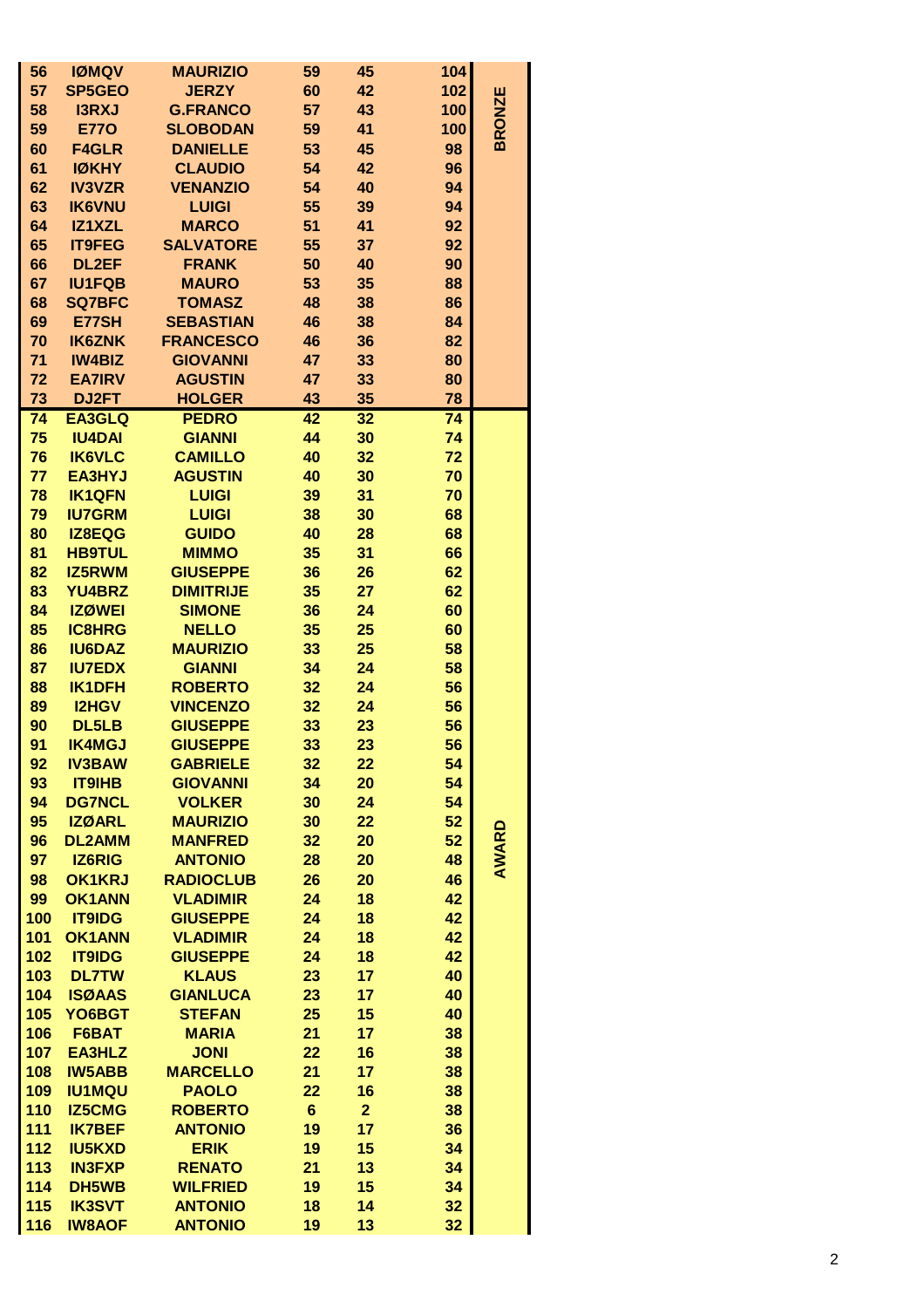| 117<br>118 | LX1FF<br><b>IU5HLE</b>  | <b>FRANCOIS</b><br><b>CHRISTIAN</b> | 17<br>18       | 15<br>14                         | 32 <sub>2</sub><br>32 |
|------------|-------------------------|-------------------------------------|----------------|----------------------------------|-----------------------|
| 119        | <b>F5NEP</b>            | <b>LIONEL</b>                       | 17             | 13                               | 30                    |
| 120        | <b>IUØJZI</b>           | <b>ALESSANDRO</b>                   | 18             | 10                               | 28                    |
| 121        | <b>IU3MAG</b>           | <b>LUCA</b>                         | 16             | 12                               | 28                    |
| 122        | IT9DVZ                  | <b>ROBERTO</b>                      | 17             | 9                                | 26                    |
| 123        | <b>IZØTHX</b>           | <b>GIUSEPPE</b>                     | 15             | 11                               | 26                    |
| 124        | IT9ESV                  | <b>GIUSEPPE</b>                     | 13             | 13                               | 26                    |
| 125        | <b>IW1PNJ</b>           | <b>MARTINO</b>                      | 15             | 11                               | 26                    |
| 126        | I6DHY                   | <b>GIANFRANCO</b>                   | 15             | 11                               | 26                    |
| 127        | IW1EVQ                  | <b>EDO</b>                          | 14             | 10                               | 24                    |
| 128        | IT9PPX                  | <b>GIOVANNI</b>                     | 15             | 9                                | 24                    |
| 129        | I2KKD                   | <b>NELLO</b>                        | 11             | 11                               | 22                    |
| 130        | IZ8GER                  | <b>RENATO</b>                       | 13             | 9                                | 22                    |
| 131        | <b>IWØRTW</b>           | <b>LUCA</b>                         | 13             | 9                                | 22                    |
| 132        | EA7JYD                  | <b>MANUEL</b>                       | 12             | 10                               | 22                    |
| 133        | IT9DOO                  | <b>PINO</b>                         | 14             | 8                                | 22                    |
| 134        | IZ3ZNR                  | <b>IOAN</b>                         | 11             | 9                                | 20                    |
| 135        | <b>IK2ZDV</b>           | <b>FELICINO</b>                     | 12             | 8                                | 20                    |
| 136        | <b>IU1BOR</b>           | <b>ANDREA</b>                       | 15             | 5                                | 20                    |
| 137        | <b>IZØJSE</b>           | <b>ARCHIMEDE</b>                    | 12             | 8                                | 20                    |
| 138        | EA1FDM                  | <b>ISRAEL</b>                       | 11             | 9                                | 20                    |
| 139        | IZ1NKM                  | <b>GIUSEPPE</b>                     | 15             | 5                                | 20                    |
| 140        | IZ1WWX                  | <b>MARCO</b>                        | 12             | 8                                | 20                    |
| 141        | <b>IZØMEA</b>           | PIER PAOLO                          | 13             | 7                                | 20                    |
| 142        | OK2PDE                  | <b>JIRI</b>                         | 12             | 8                                | 20                    |
| 143        | <b>IN3IIR</b>           | <b>EDOARDO</b>                      | 11             | 9                                | 20                    |
| 144        | <b>ISØFFF</b>           | <b>MARIO</b>                        | 13             | $\overline{7}$                   | 20                    |
| 145        | IZ8CMY                  | <b>PELLEGRINO</b>                   | 13             | $\overline{7}$<br>$\overline{7}$ | 20                    |
| 146        | IT9FIQ                  | <b>BIAGIO</b>                       | 11             |                                  | 18                    |
| 147        | <b>I4KMN</b>            | <b>FRANCO</b><br><b>ROBERTO</b>     | 11<br>10       | $\overline{7}$                   | 18<br>18              |
| 148<br>149 | <b>IU8BWU</b><br>YU2MEX | <b>MILAN</b>                        | 11             | 8<br>$\overline{7}$              | 18                    |
| 150        | IZ8FQG                  | <b>GIOVANNI</b>                     | 11             | $\overline{7}$                   | 18                    |
| 151        | IZ6WOJ                  | CARLO                               | 12             | 6                                | 18                    |
| 152        | <b>IW3RKJ</b>           | <b>ROBERTO</b>                      | 11             | $\overline{7}$                   | 18                    |
| 153        | <b>IU1NDC</b>           | <b>DANILO</b>                       | 9              | 9                                | 18                    |
| 154        | SQ5MRH                  | ANDRZEJ                             | 9              | $\overline{7}$                   | 16                    |
| 155        | <b>DGØDRF</b>           | <b>ERICH</b>                        | 9              | $\overline{7}$                   | 16                    |
| 156        | S51HB                   | <b>FRANCISEK</b>                    | 9              | 7                                | 16                    |
| 157        | <b>IUØCTR</b>           | <b>GIUSEPPE</b>                     | 10             | 6                                | 16                    |
| 158        | IV3EXW                  | <b>WALTER</b>                       | 10             | 6                                | 16                    |
| 159        | <b>IU3EDK</b>           | <b>ALESSANDRO</b>                   | 10             | 6                                | 16                    |
| 160        | <b>IT9QHN</b>           | <b>STEFANO</b>                      | 10             | 6                                | 16                    |
| 161        | <b>IUØJGJ</b>           | <b>STEFANO</b>                      | 11             | 5                                | 16                    |
| 162        | <b>IUØNHY</b>           | <b>LEONARDO</b>                     | 11             | 5                                | 16                    |
| 163        | M6VWX                   | <b>GRAHAM</b>                       | 8              | 8                                | 16                    |
| 164        | IK1JNP                  | <b>GIOVANBATTISTA</b>               | 10             | 6                                | 16                    |
| 165        | <b>IUØIVU</b>           | <b>PAOLO</b>                        | 9              | $\overline{7}$                   | 16                    |
| 166        | EA1JAH                  | <b>LUIS FRANCISCO</b>               | 8              | 8                                | 16                    |
| 167        | <b>IZØHAM</b>           | <b>MAURIZIO</b>                     | 10             | 6                                | 16                    |
| 168        | DL7CO                   | <b>HANS</b>                         | 8              | 6                                | 14                    |
| 169        | <b>IU1MRH</b>           | <b>ROBERTO</b>                      | $\overline{7}$ | $\overline{7}$                   | 14                    |
| 170        | <b>IUØLII</b>           | <b>GIANPIERO</b>                    | 8              | 6                                | 14                    |
| 171        | IT9BID                  | <b>MARCHESA</b>                     | $\overline{7}$ | $\overline{7}$                   | 14                    |
| 172        | <b>ISØIGO</b>           | <b>LUCIANO</b>                      | 9              | 5                                | 14                    |
| 173        | <b>IW5ECW</b>           | <b>PAOLO</b>                        | 9              | 5                                | 14                    |
| 174        | M6IWD                   | <b>ALLAN</b>                        | $\overline{7}$ | $\overline{7}$                   | 14                    |
| 175        | <b>IUØMUN</b>           | <b>MARIO</b>                        | 9              | 5                                | 14                    |
| 176        | IZ1GCQ                  | <b>DARIO</b>                        | 10             | 4                                | 14                    |
| 177        | <b>IU2CKU</b>           | <b>CHRISTIAN</b>                    | 8              | 6                                | 14                    |